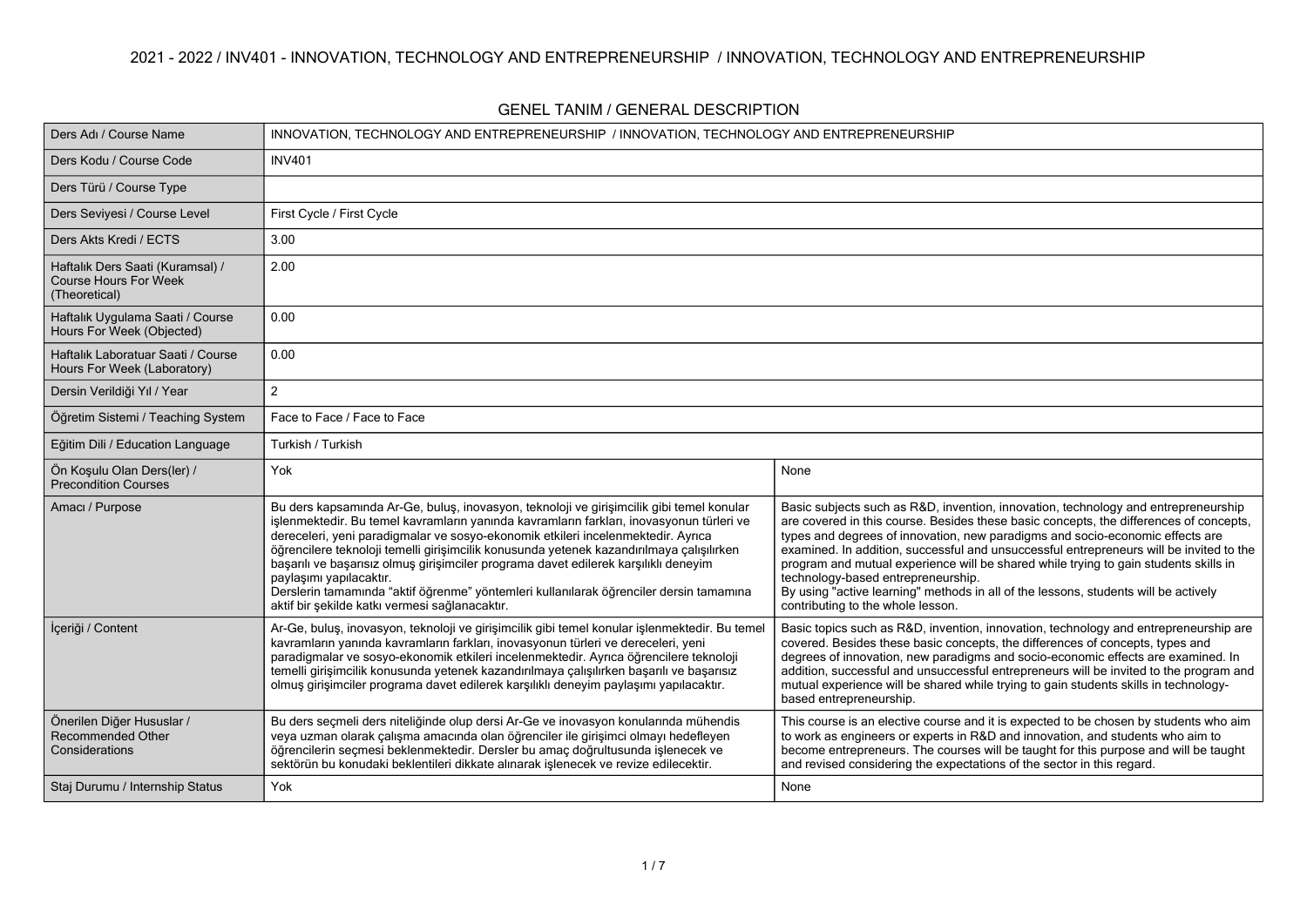| Kitabı / Malzemesi / Önerilen<br>Kaynaklar / Books / Materials /<br><b>Recommended Reading</b> | • Susanne, D., Serdal, T., & Aisenberg, F. H. (Eds.). (2018). Open Innovation and<br>Knowledge Management in Small and Medium Enterprises (Vol. 3). World Scientific.<br>• Schilling, M. A. (2010). Strategic management of technological innovation. Tata McGraw-<br>Hill Education.<br>. Tidd, J., & Bessant, J. (2014). Strategic innovation management. John Wiley & Sons.<br>• Chesbrough, H., Vanhaverbeke, W., & West, J. (Eds.). (2014). New frontiers in open<br>innovation. Oup Oxford.<br>• Forsman, H., & Temel, S. (2011). Innovation and business performance in small<br>enterprises: An enterprise-level analysis. International Journal of Innovation Management,<br>15(03), 641-665.<br>• Temel, S., Scholten, V., Akdeniz, R. C., Fortuin, F., & Omta, O. (2013). University-<br>industry collaboration in Turkish SMEs: Investigation of a U-shaped relationship. The<br>International Journal of Entrepreneurship and Innovation, 14(2), 103-115.<br>• Scholten, V., & Temel, S. (2014). Global Innovation Science Handbook, Chapter 27-<br>Open Innovation. McGraw Hill Professional.<br>• Forsman, H., & Temel, S. (2016). From a non-innovator to a high-innovation performer:<br>Networking as a driver. Regional Studies, 50(7), 1140-1153. | • Susanne, D., Serdal, T., & Aisenberg, F. H. (Eds.). (2018). Open Innovation and<br>Knowledge Management in Small and Medium Enterprises (Vol. 3). World Scientific.<br>• Schilling, M. A. (2010). Strategic management of technological innovation. Tata<br>McGraw-Hill Education.<br>. Tidd, J., & Bessant, J. (2014). Strategic innovation management. John Wiley & Sons.<br>• Chesbrough, H., Vanhaverbeke, W., & West, J. (Eds.). (2014). New frontiers in open<br>innovation. Oup Oxford.<br>• Forsman, H., & Temel, S. (2011). Innovation and business performance in small<br>enterprises: An enterprise-level analysis. International Journal of Innovation<br>Management, 15(03), 641-665.<br>• Temel, S., Scholten, V., Akdeniz, R. C., Fortuin, F., & Omta, O. (2013). University-<br>industry collaboration in Turkish SMEs: Investigation of a U-shaped relationship. The<br>International Journal of Entrepreneurship and Innovation, 14(2), 103-115.<br>• Scholten, V., & Temel, S. (2014). Global Innovation Science Handbook, Chapter 27-<br>Open Innovation. McGraw Hill Professional.<br>• Forsman, H., & Temel, S. (2016). From a non-innovator to a high-innovation<br>performer: Networking as a driver. Regional Studies, 50(7), 1140-1153. |
|------------------------------------------------------------------------------------------------|-----------------------------------------------------------------------------------------------------------------------------------------------------------------------------------------------------------------------------------------------------------------------------------------------------------------------------------------------------------------------------------------------------------------------------------------------------------------------------------------------------------------------------------------------------------------------------------------------------------------------------------------------------------------------------------------------------------------------------------------------------------------------------------------------------------------------------------------------------------------------------------------------------------------------------------------------------------------------------------------------------------------------------------------------------------------------------------------------------------------------------------------------------------------------------------------------------------------------------------------------------------------------|----------------------------------------------------------------------------------------------------------------------------------------------------------------------------------------------------------------------------------------------------------------------------------------------------------------------------------------------------------------------------------------------------------------------------------------------------------------------------------------------------------------------------------------------------------------------------------------------------------------------------------------------------------------------------------------------------------------------------------------------------------------------------------------------------------------------------------------------------------------------------------------------------------------------------------------------------------------------------------------------------------------------------------------------------------------------------------------------------------------------------------------------------------------------------------------------------------------------------------------------------------------------|
| Öğretim Üyesi (Üyeleri) / Faculty<br>Member (Members)                                          | Doc. Dr. Serdal Temel                                                                                                                                                                                                                                                                                                                                                                                                                                                                                                                                                                                                                                                                                                                                                                                                                                                                                                                                                                                                                                                                                                                                                                                                                                                 |                                                                                                                                                                                                                                                                                                                                                                                                                                                                                                                                                                                                                                                                                                                                                                                                                                                                                                                                                                                                                                                                                                                                                                                                                                                                      |

### **ÖĞRENME ÇIKTILARI / LEARNING OUTCOMES**

| Ar-Ge, inovasyon ve girişimcilik tanımlarını ve sürecini doğru anlama, | Understanding the definitions and process of R&D, innovation and entrepreneurship correctly, |
|------------------------------------------------------------------------|----------------------------------------------------------------------------------------------|
| Açık ve kapalı inovasyon yöntemlerini öğrenme ve uygulayabilme         | Learning and applying open and closed innovation methods                                     |
| Ar-Ge projesi oluşturabilme ve İnovasyon projesi yönetebilme           | Ability to create an R&D project and manage an Innovation project                            |
| İş fikri oluşturabilme ve inoavasyonun finansman kaynaklarını öğrenme  | Creating a business idea and learning the financing resources of innovation                  |

# **HAFTALIK DERS İÇERİĞİ / DETAILED COURSE OUTLINE**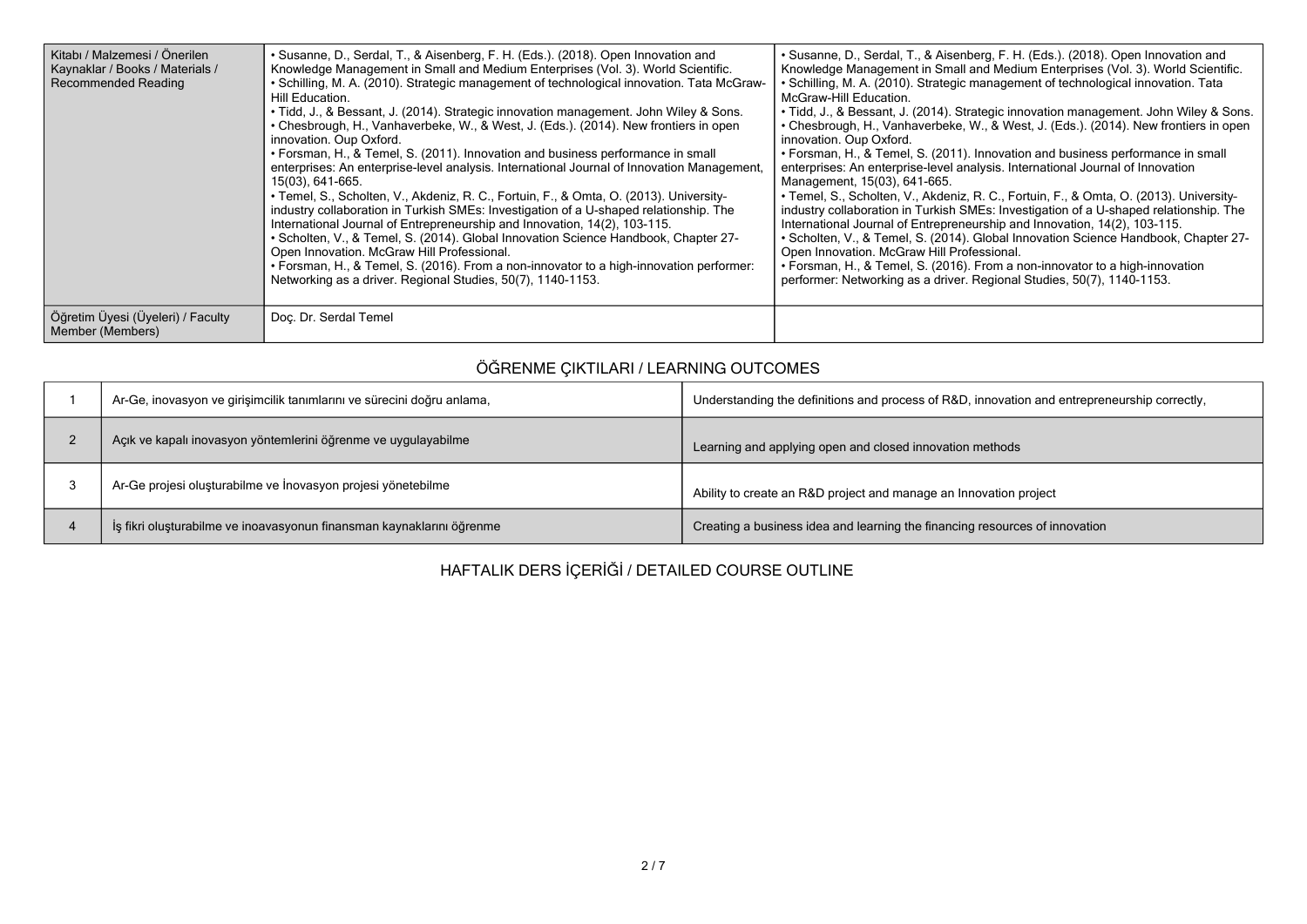|                | Hafta / Week                                                                                            |          |     |                                                                |                           |  |  |  |  |  |
|----------------|---------------------------------------------------------------------------------------------------------|----------|-----|----------------------------------------------------------------|---------------------------|--|--|--|--|--|
|                | Teorik Dersler / Theoretical                                                                            | Uygulama | Lab | Öğretim Yöntem ve<br>Teknikleri/Teaching Methods               | Ön Hazırlık / Preliminary |  |  |  |  |  |
|                |                                                                                                         |          |     | Techniques                                                     |                           |  |  |  |  |  |
| $\mathbf{1}$   | Tanışma Ve Ders Planı Hakkında Bilgilendirme                                                            |          |     |                                                                |                           |  |  |  |  |  |
|                | Introduction and Information about the course outline                                                   |          |     |                                                                |                           |  |  |  |  |  |
|                | Teorik Dersler / Theoretical                                                                            | Uygulama | Lab | Öğretim Yöntem ve<br>Teknikleri/Teaching Methods<br>Techniques | Ön Hazırlık / Preliminary |  |  |  |  |  |
|                |                                                                                                         |          |     |                                                                |                           |  |  |  |  |  |
| 2              | Ar-Ge ve inovasyona giriş: Nedir ve ne anlamamız gerekiyor                                              |          |     |                                                                |                           |  |  |  |  |  |
|                | Introduction to R&D and innovation: What is it and what we need to<br>lunderstand                       |          |     |                                                                |                           |  |  |  |  |  |
|                | Teorik Dersler / Theoretical                                                                            | Uygulama | Lab | Öğretim Yöntem ve<br>Teknikleri/Teaching Methods<br>Techniques | Ön Hazırlık / Preliminary |  |  |  |  |  |
|                |                                                                                                         |          |     |                                                                |                           |  |  |  |  |  |
| 3              | Ar-Ge ve inovasyon türleri ve dereceleri                                                                |          |     |                                                                |                           |  |  |  |  |  |
|                | Type and degree of R&D and innovation                                                                   |          |     |                                                                |                           |  |  |  |  |  |
|                | Teorik Dersler / Theoretical                                                                            | Uygulama | Lab | Öğretim Yöntem ve<br>Teknikleri/Teaching Methods               | Ön Hazırlık / Preliminary |  |  |  |  |  |
|                | İnovasyonun kaynağı ve önündeki engeller,                                                               |          |     | Techniques                                                     |                           |  |  |  |  |  |
| $\overline{4}$ |                                                                                                         |          |     |                                                                |                           |  |  |  |  |  |
|                | Source and obstacles to innovation,                                                                     |          |     |                                                                |                           |  |  |  |  |  |
|                |                                                                                                         |          |     | Öğretim Yöntem ve                                              |                           |  |  |  |  |  |
|                | Teorik Dersler / Theoretical                                                                            | Uygulama | Lab | Teknikleri/Teaching Methods<br>Techniques                      | Ön Hazırlık / Preliminary |  |  |  |  |  |
|                |                                                                                                         |          |     |                                                                |                           |  |  |  |  |  |
| 5              | Inovasyonun firma ve ülke için önemi ve ekonomik büyümeye katkısı                                       |          |     |                                                                |                           |  |  |  |  |  |
|                | The importance of innovation for the company and the country and its<br>contribution to economic growth |          |     |                                                                |                           |  |  |  |  |  |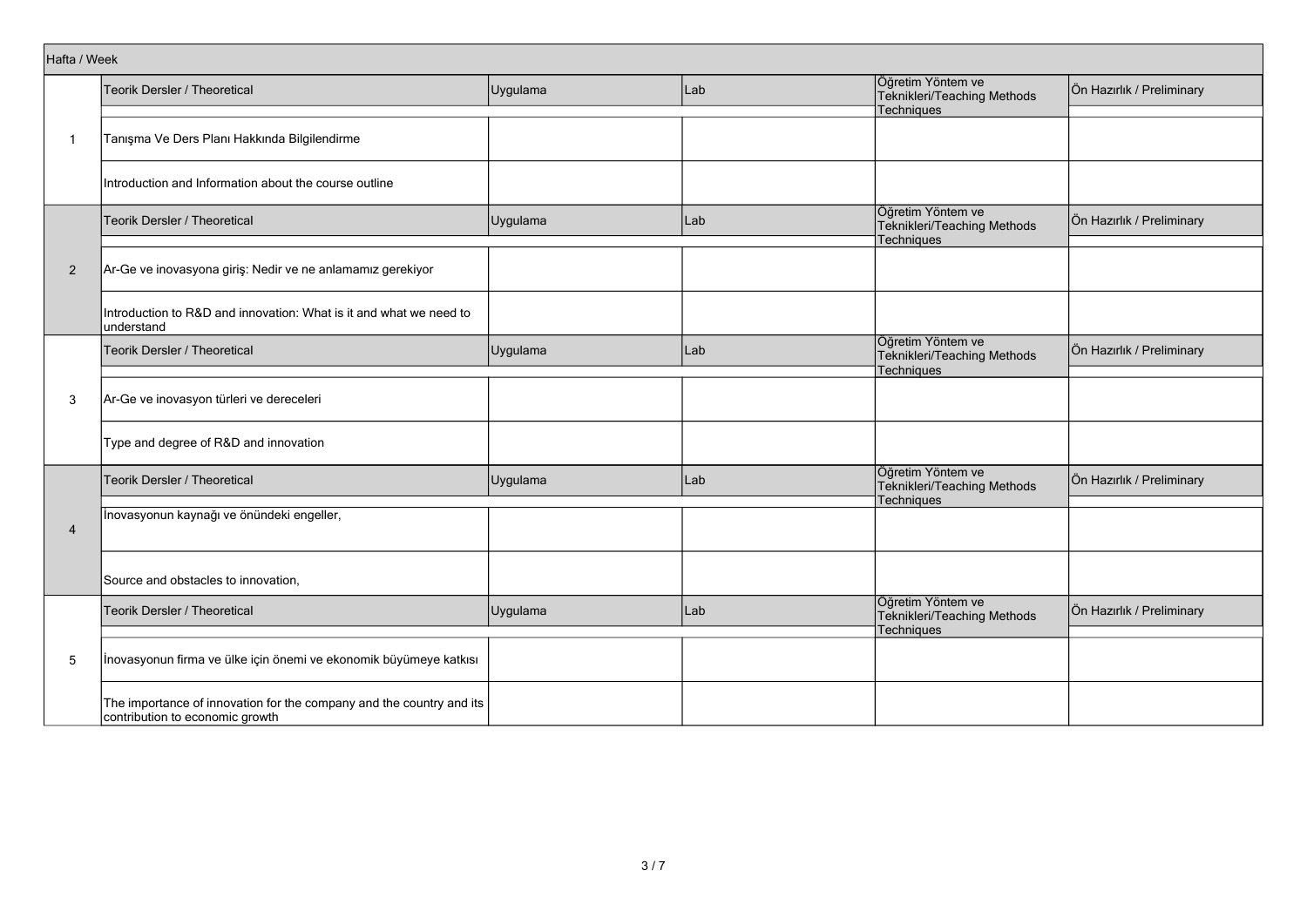|                | Teorik Dersler / Theoretical                                            | Uygulama | Lab | Öğretim Yöntem ve<br>Teknikleri/Teaching Methods<br>Techniques        | Ön Hazırlık / Preliminary |
|----------------|-------------------------------------------------------------------------|----------|-----|-----------------------------------------------------------------------|---------------------------|
| 6              | İnovasyonun ölçülmesi, yöntemler ve araçlar,                            |          |     |                                                                       |                           |
|                | Measuring innovation: methods and tools,                                |          |     |                                                                       |                           |
|                | Teorik Dersler / Theoretical                                            | Uygulama | Lab | Öğretim Yöntem ve<br>Teknikleri/Teaching Methods<br><b>Techniques</b> | Ön Hazırlık / Preliminary |
| $\overline{7}$ | Uygulama: İnovasyonun Ölçülmesinde Firma Uygulaması,                    |          |     |                                                                       |                           |
|                | A case: Firm Practice in Measuring Innovation,                          |          |     |                                                                       |                           |
|                | <b>Teorik Dersler / Theoretical</b>                                     | Uygulama | Lab | Öğretim Yöntem ve<br>Teknikleri/Teaching Methods<br><b>Techniques</b> | Ön Hazırlık / Preliminary |
| 8              | Arasınav                                                                |          |     |                                                                       |                           |
|                | Midterm Exam                                                            |          |     |                                                                       |                           |
|                | Teorik Dersler / Theoretical                                            | Uygulama | Lab | Öğretim Yöntem ve<br>Teknikleri/Teaching Methods<br><b>Techniques</b> | Ön Hazırlık / Preliminary |
| 9              | Dış Konuşmacı: Başarılı İnovasyon ve yarattığı etki                     |          |     |                                                                       |                           |
|                | External Speaker: Successful Innovation and its impact                  |          |     |                                                                       |                           |
|                | Teorik Dersler / Theoretical                                            | Uygulama | Lab | Öğretim Yöntem ve<br>Teknikleri/Teaching Methods<br><b>Techniques</b> | Ön Hazırlık / Preliminary |
| 10             | Inovasyonun korunması; Patent, Ticari Sır, Marka ve Tasarım             |          |     |                                                                       |                           |
|                | Protection of innovation; Patent, Trade Secret, Trademark and<br>Design |          |     |                                                                       |                           |
|                | Teorik Dersler / Theoretical                                            | Uygulama | Lab | Öğretim Yöntem ve<br>Teknikleri/Teaching Methods<br>Techniques        | Ön Hazırlık / Preliminary |
| 11             | Girişimcilik; Tanımlar ve özellikler                                    |          |     |                                                                       |                           |
|                | Entrepreneurship; Definitions                                           |          |     |                                                                       |                           |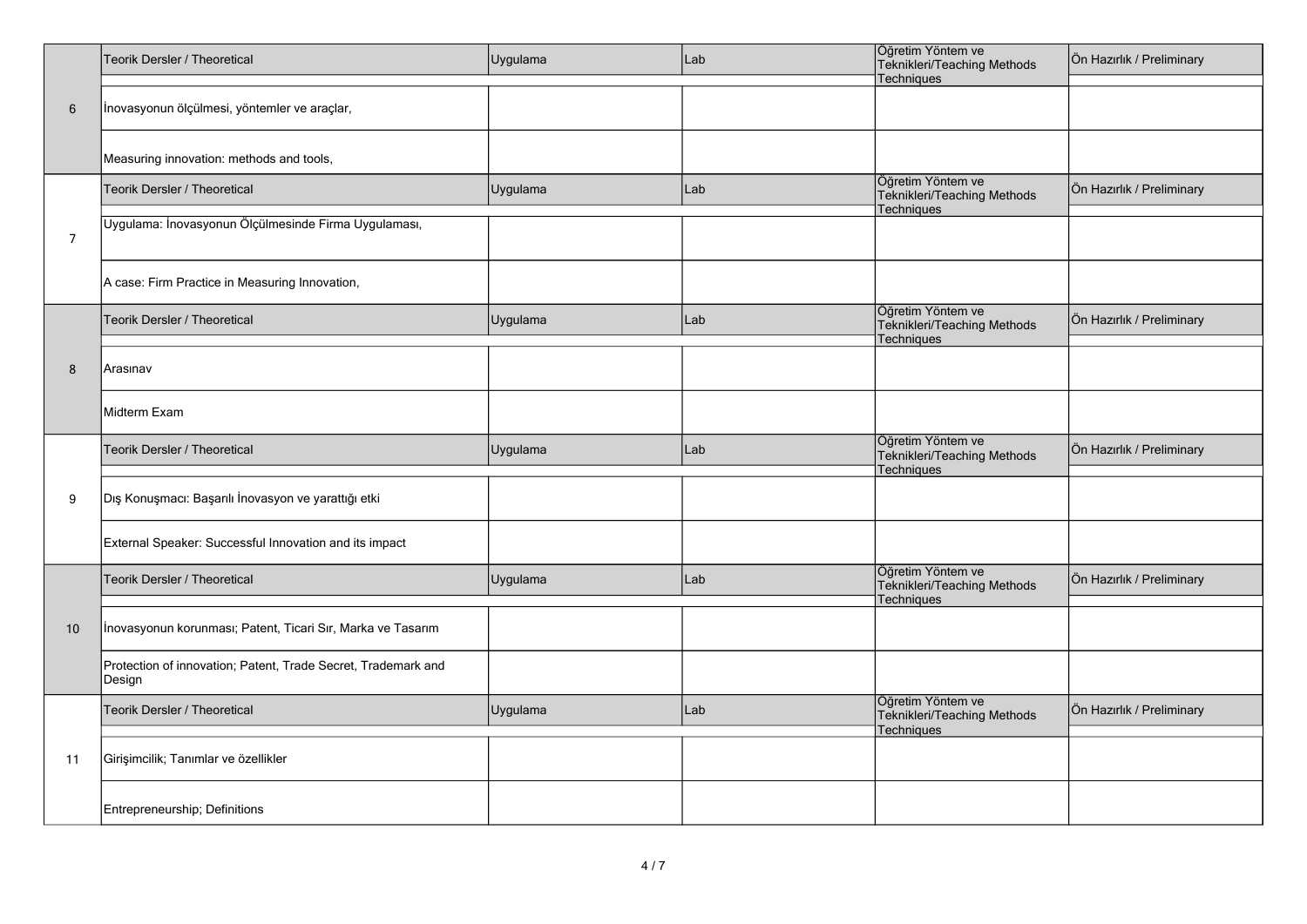|    | Teorik Dersler / Theoretical                   | Uygulama | Lab | Öğretim Yöntem ve<br>Teknikleri/Teaching Methods | Ön Hazırlık / Preliminary |
|----|------------------------------------------------|----------|-----|--------------------------------------------------|---------------------------|
|    |                                                |          |     | <b>Techniques</b>                                |                           |
| 12 | Yeni girişim için iş fikri nasıl geliştirilir? |          |     |                                                  |                           |
|    | How to develop business idea for new venture?  |          |     |                                                  |                           |
|    | Teorik Dersler / Theoretical                   | Uygulama | Lab | Öğretim Yöntem ve<br>Teknikleri/Teaching Methods | Ön Hazırlık / Preliminary |
| 13 |                                                |          |     | Techniques                                       |                           |
|    | Şirket kurma süreçleri,                        |          |     |                                                  |                           |
|    | Creation process of startups                   |          |     |                                                  |                           |
|    | Teorik Dersler / Theoretical                   | Uygulama | Lab | Öğretim Yöntem ve<br>Teknikleri/Teaching Methods | Ön Hazırlık / Preliminary |
|    |                                                |          |     | Techniques                                       |                           |
| 14 | Start-Up'lar ve Akademik girişimcilik          |          |     |                                                  |                           |
|    | Start-Ups and Academic Entrepreneurship        |          |     |                                                  |                           |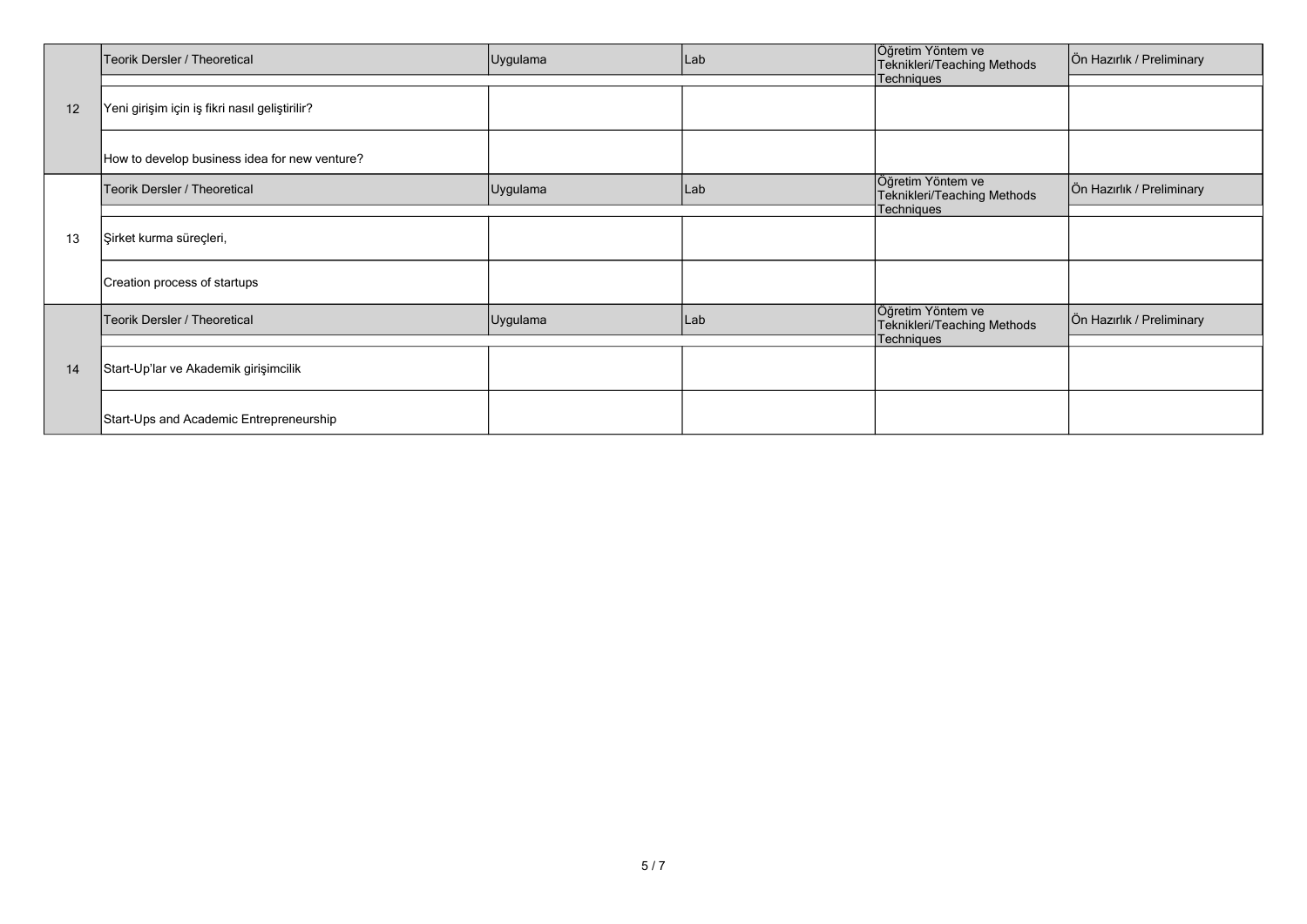#### **DEĞERLENDİRME / EVALUATION**

| Yarıyıl (Yıl) İçi Etkinlikleri / Term (or Year) Learning Activities | Sayı /<br>Number | Katkı Yüzdesi /<br>Percentage of<br>Contribution (%) |
|---------------------------------------------------------------------|------------------|------------------------------------------------------|
| Ara Sinav / Midterm Examination                                     |                  | 100                                                  |
| Toplam / Total:                                                     |                  | 100                                                  |
| Başarı Notuna Katkı Yüzdesi / Contribution to Success Grade(%):     |                  | 40                                                   |

| Sayı/<br>Number | Katkı Yüzdesi /<br>Percentage of<br>Contribution (%) |
|-----------------|------------------------------------------------------|
|                 | 100                                                  |
|                 | 100                                                  |
|                 | 60                                                   |
|                 |                                                      |

| Etkinliklerinin Başarı Notuna Katkı Yüzdesi(%) Toplamı / Total Percentage of Contribution (%) to Success Grade: |  | 10 |
|-----------------------------------------------------------------------------------------------------------------|--|----|
| Değerlendirme Tipi / Evaluation Type:                                                                           |  |    |

# **İŞ YÜKÜ / WORKLOADS**

| Etkinlikler / Workloads                                                                                                                                                                      | Sayı /<br>Number | Süresi<br>(Saat) /<br>Duration<br>(Hours) | Toplam İş Yükü<br>(Saat) / Total<br>Work Load<br>(Hour) |  |  |
|----------------------------------------------------------------------------------------------------------------------------------------------------------------------------------------------|------------------|-------------------------------------------|---------------------------------------------------------|--|--|
| Ara Sinav / Midterm Examination                                                                                                                                                              |                  | 1.00                                      | 1.00                                                    |  |  |
| Final Sinavi / Final Examination                                                                                                                                                             |                  | 1.00                                      | 1.00                                                    |  |  |
| Derse Katılım / Attending Lectures                                                                                                                                                           | 14               | 2.00                                      | 28.00                                                   |  |  |
| Ara Sınav İçin Bireysel Çalışma / Individual Study for Mid term Examination                                                                                                                  |                  | 30.00                                     | 30.00                                                   |  |  |
| Final Sinavi içiin Bireysel Çalışma / Individual Study for Final Examination                                                                                                                 |                  | 30.00                                     | 30.00                                                   |  |  |
| Toplam / Total:                                                                                                                                                                              | 18               | 64.00                                     | 90.00                                                   |  |  |
| Dersin AKTS Kredisi = Toplam İş Yükü (Saat) / 30.00 (Saat/AKTS) = 90.00/30.00 = 3.00 ~ 3.00 / Course ECTS Credit = Total Workload (Hour) / 30.00 (Hour / ECTS) = 90.00 / 30.00 = 3.00 ~ 3.00 |                  |                                           |                                                         |  |  |